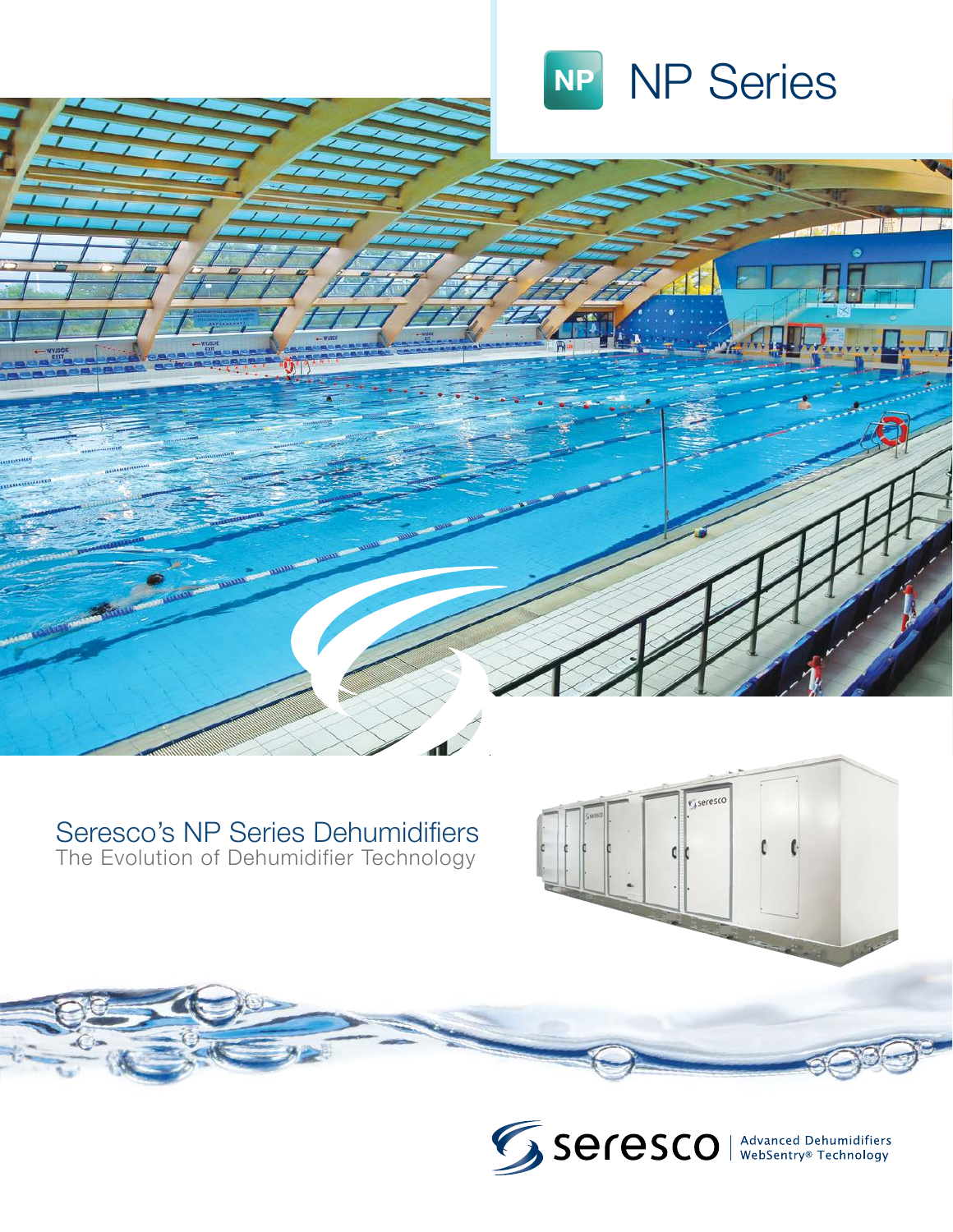"Our dream was to build a dehumidifier that solved the industry's most challenging issues"

## Imagine

- ...a dehumidifier that uses only a fraction of the refrigerant charge required in traditional systems
- ...factory sealed refrigeration even on split systems
- ...the most stable room conditions, smoothest operating performance and peak energy efficiency
- ...no limitations on the remote AC cooler location
- ...the longest lasting and most reliable dehumidifier in the industry

# *That's what we imagined ...when we created Protocol Technology*

# NP Series Dehumidifiers

Our revolutionary NP or Natatorium Protocol series is the biggest industry innovation in 20 years and the future of dehumidification.

A traditional natatorium dehumidifier requires a large refrigerant charge that is not just expensive, but also leads to oil and refrigerant migration control challenges that can impact compressor reliability. Traditional split systems also severely limit the distance between the unit and its remote AC condenser.

Through the use of a secondary heat exchange fluid, our ingenious NP Series overcomes both of these issues and more. Our NP series also provides superior humidity control, exceptional reliability and lower operating costs, with as little as 1/6th the traditional refrigerant charge.

For applications requiring 100 to 840 lbs/hr hour of moisture removal or 6,800 CFM to 70,000 CFM of air handling, our NP Series beats the competition hands down – in every design consideration – every time!

# Seresco's Online Pool Design Resources

Looking for natatorium design insights, tips and checklists? Seresco's Natatorium Design Guide is available online for instant reference as well as in a downloadable PDF format from our website.

Seresco also provides a non-commercial, professional development training video on natatorium design that allows those who watch to earn a PDH certificate.

For valuable pool design resources and our PDH training video visit: **SerescoDehumidifiers.com/Engineers**

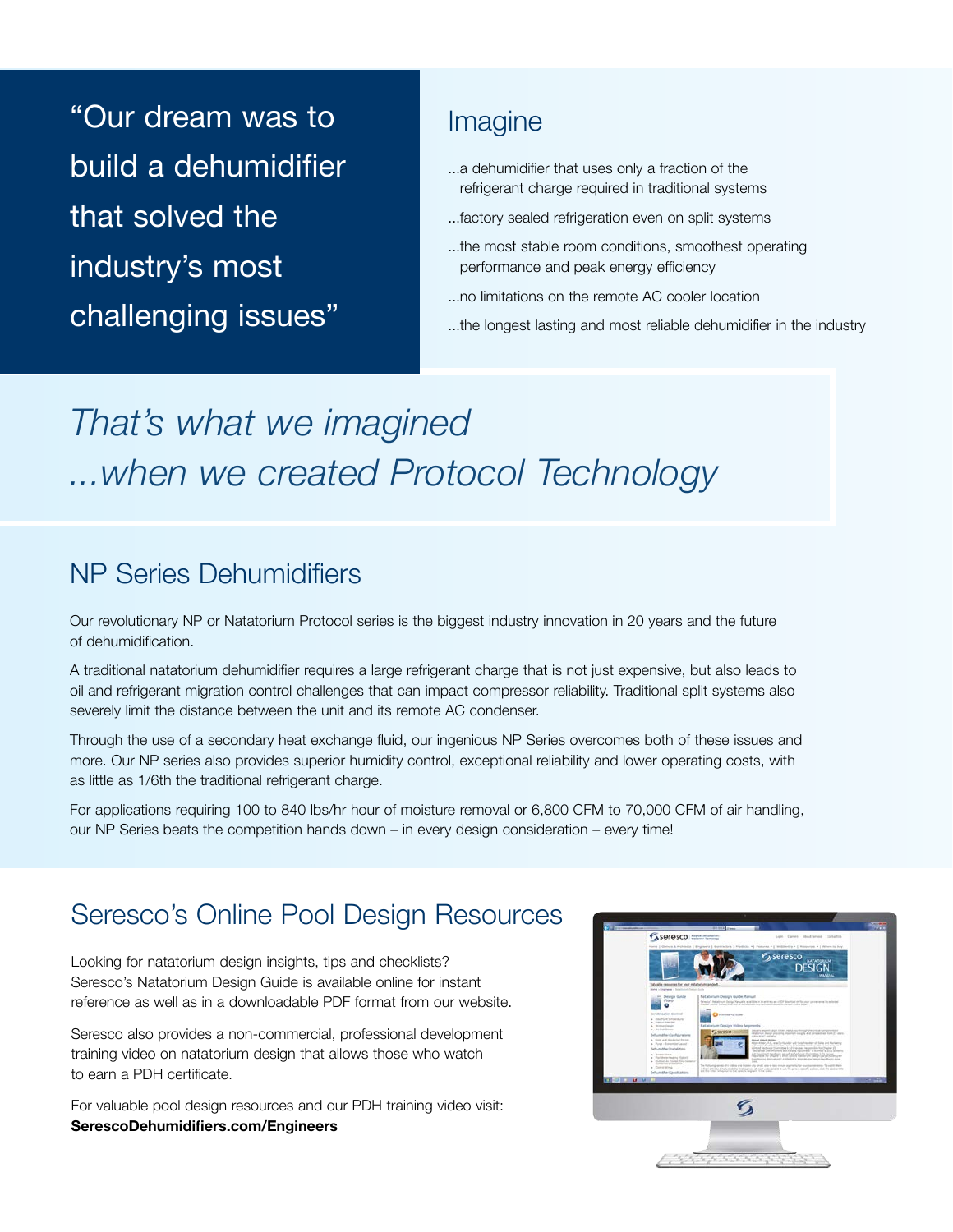# **Protocol Advantages**

- The ultimate in stable indoor air conditions through fully modulating reheat
- Tried and proven technology dry coolers have been used in the precision air conditioning industry for decades
	- Seresco's innovations make this available for natatorium dehumidification
- Factory sealed refrigeration circuit no expensive site refrigeration work
- Greatly reduced cost of ownership
	- Up to 85% less refrigerant charge!
	- Significantly less cost to install and maintain compared to alternative refrigerant systems
	- Compliant with ASHRAE Standards 15 & 34
	- Less refrigerant means lower environmental risk and additional LEEDs points
- Energy efficient: Seresco's proprietary heat rejection design makes the Protocol series 5-7% more efficient compared to all traditional DX systems throughout the year
- All seasonal refrigerant and oil migration issues to the outdoor condenser are totally eliminated
	- Decreased risk of compressor damage
	- Lower maintenance costs
- Air cooled AC heat exchanger uses only one set of PVC pipes instead of a copper line set for each compressor
	- Greatly simplified installation
	- Reduced labor and material costs
	- Threat of copper pipe theft is eliminated
- Air cooled AC heat exchanger can be located a considerable distance from the unit
	- Greater installation flexibility for split system configurations
- Available as indoor split or outdoor packaged (or split) system
- Can be equipped with auxiliary air heating, and a variety of ventilation options including purge, air conditioning and heat recovery
- Fully compatible with Paddock Evacuator<sup>™</sup>



See details, videos and more at: **SerescoDehumidifiers.com/NPseries**

# WebSentry<sup>®</sup> for Ultimate Peace of Mind

Our WebSentry® Monitoring technology redefines the concept of service and support by remotely monitoring, analyzing and reporting on all the critical functions of your dehumidifier 24/7 – in real time via the Internet. Should maintenance be required or trouble alerts occur, WebSentry® will email your designated service personnel who have immediate, secure remote online access to your unit. Should your service technicians require assistance, Seresco's factory service experts are ready to help.

Learn all the details and see it in action at: **SerescoDehumidifiers.com/WebSentryTechnology**

- Robust online reporting of real-time performance data
- Standard on every Seresco dehumidifier at no extra cost
- Simple plug and play Ethernet connection, optional WiFi/cellular
- Secure access and control via computer, tablet or smart phone
- Connection activates premium extended 1<sup>st</sup> year labor warranty *(Conditions apply, see Warranty Statement for details)*
- Factory or authorized service technicians fine tune unit performance remotely
- Automated performance monitoring with trouble alerts, service reminders and performance data sent by email